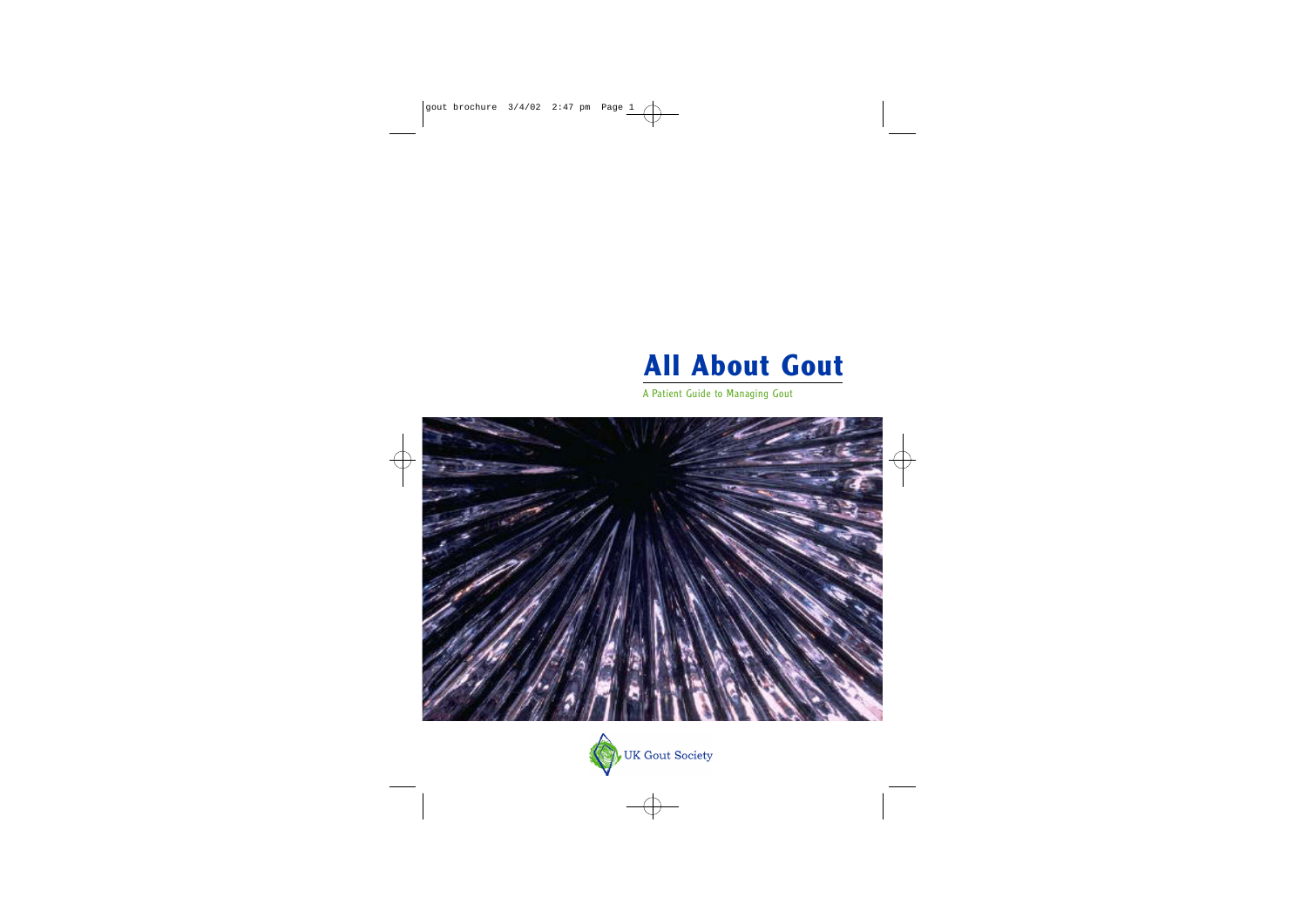S early as the fourth century BC, Hippocrates wrote<br>about gout as an affliction of old men and a product of<br>high living. During the 17th to 19th centuries the links<br>with rich living caused much humour – we can all picture s early as the fourth century BC, Hippocrates wrote about gout as an affliction of old men and a product of high living. During the 17th to 19th centuries the links with rich living caused much humour – we can all picture the caricatures of gout sufferers. Yet, while the picture of gout today is quite similar – nobody who has suffered from this extremely painful condition will find it in the least bit funny!

Gout occurs mainly in men between the ages of 40 and 60, particularly in those who are either overweight, suffer from high blood pressure or whose diets are high in fatty foods and alcohol. It is rarely seen in children, pre-menopausal women and men under the age of thirty.

The UK Gout Society is a national charity dedicated to raising public awareness of gout and, in the future, to strengthening scientific knowledge on the causes and treatment of gout. If you would like more information about gout, after reading this booklet, please log-on to our website: www.goutsociety.org.uk or contact the us at PO Box XX, 289–293 High Holborn, London WC1V 7HY or phone 0207 420 32XX.

 $\frac{1}{2}$ **Gout comes from the Latin gutta – which means 'drop' – with reference to the medieval flowing down of humours**

Sadly, whilst the incidence of gout has increased dramatically over the past two decades the public knows very little about this incredibly painful condition. On a more positive note from the medical profession's perspective gout is a 20th century success story. Attacks can be easily treated, recurrences prevented and damage to joints and kidneys avoided.

*Professor George Nuki Trustee*



# **Foreword Contents**

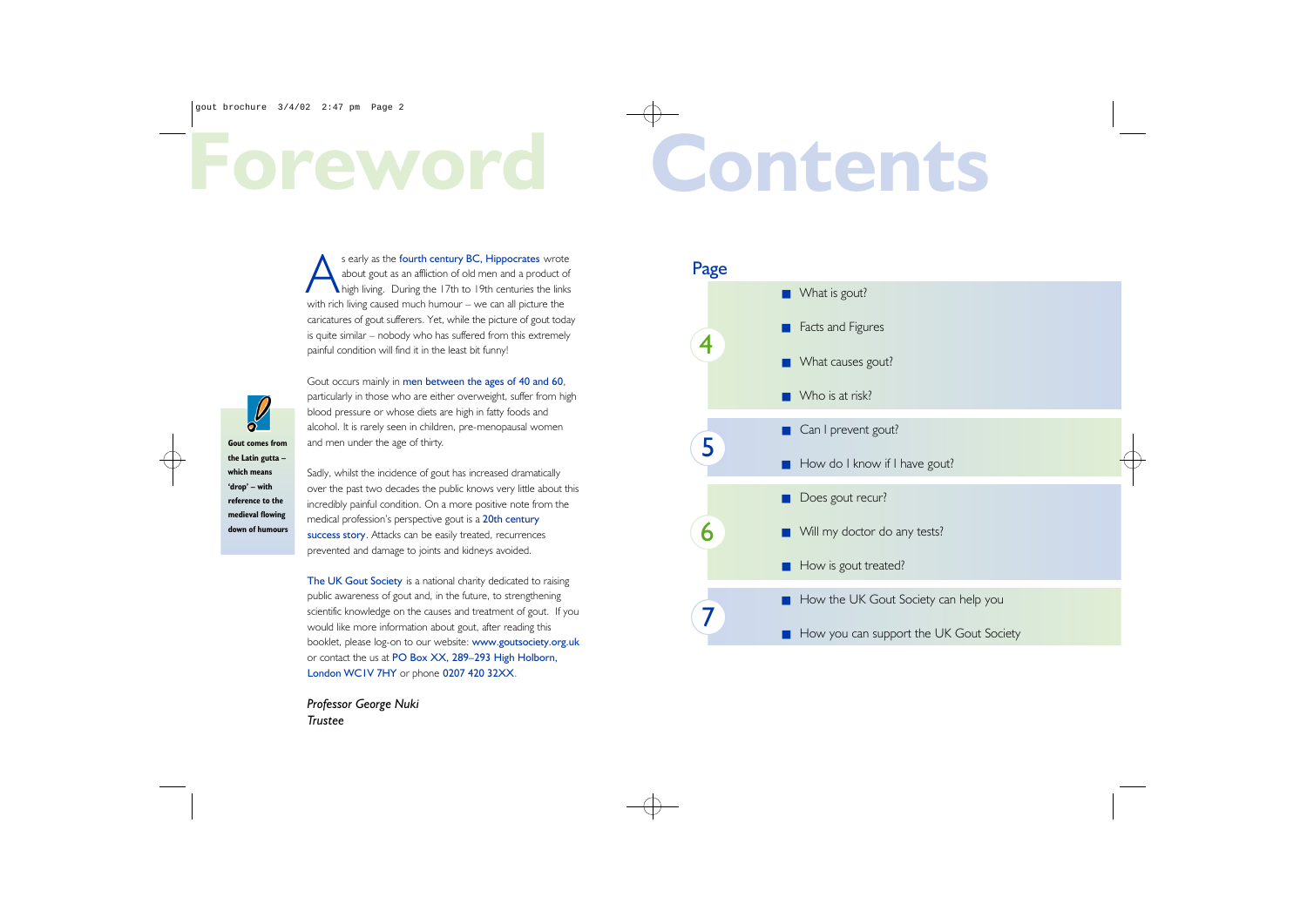# How do I know if I have gout?



Gout is a metabolic disorder that causes acute, occasional and painful attacks of arthritis in the smaller joints of the knee, ankle, foot, hand and wrist - especially the big toe.

### Facts and Figures

- Gout is the most common cause of inflammatory joint disease in men over 40 years old
- The big toe is the first joint affected in 70% of cases
- Around 10% of patients have what is known as primary gout caused by the overproduction of uric acid
- Gout may affect more than one joint in about 10% of patients
- In a typical UK general practice of 2000 patients there may be 17 men and fifteen women with gout

### What causes gout?



Gout occurs as a result of excess uric acid salts in the blood and tissues. When there is too much uric acid in the blood and tissues, it can form crystals in and around joints. If uric acid crystals enter the joint space, they jab at the surrounding tissue when the body moves and cause inflammation - the affected joint becomes red, swollen and extremely tender. Most of us naturally pass out enough uric acid in our urine to keep down the amount in our blood. But some people have high levels in their blood either because they don't pass enough in their urine – which may be as a result of kidney problems or because they are taking certain drugs, which impair excretion - or more rarely because they produce too much uric acid in the first place, owing to an inherited metabolic abnormality.

# What is uric acid?



- Unusual physical exercise
- Minor operations
- Severe illness
- Excess weight
- Dieting
- High protein diets
- $\blacksquare$  Alcohol especially beer
- Drugs including diuretics and antibiotics which can interfere with the normal excretion of uric acid.

Uric acid is a by-product of cell breakdown and some foods. It is normally present in low levels in the blood and tissues since the body is continually breaking down old cells and because some familiar foods contain substances which are the forerunners of uric acid.

# Who is at risk?

Gout is a common joint disease affecting over five times more men than women. In men, it can occur any time after puberty whereas in women it is rare before the menopause. It is rare in children. In around ten per cent of cases there is a family history of the disorder. Also at risk are those who are overweight, have high blood pressure, eat diets rich in protein and drink large quantities of alcohol.

# What is gout? Can I prevent gout?

Because gout can arise as a result of environmental factors, there are some basic steps you can take to help prevent gout occurring in the first place or prevent



recurrent attacks.



■ Prolonged stress ■ Injury

Environmental trigger factors

### Dietary measures

There are several things sufferers can do to help prevent a recurrence of gout. Uric acid is a by-product of purine and a low-purine diet is advisable. Foods that are high in purine should be avoided including:

- $\blacksquare$  Meat particularly red and organ meats, such as liver and kidneys ■ game
- $\blacksquare$  seafood especially mussels, herrings, sardines
- alcoholic beverages especially beer

### ■ asparagus

In addition, yeast products, white flour, oatmeal, sugar, mushrooms, spinach, cauliflower and even some pulses – especially lentils – can all increase the level of uric acid in the body and should be eaten in moderate quantities. Quick fix slimming regimes, particularly crash and 'yo-yo' dieting and fasting, should be avoided as they also increase the production of uric acid. Sufferers should drink plenty of water since uric acid crystals can be secreted by the kidneys as calculi (stones) Drinking 8-10 glasses of water each day washes out the urinary system and helps to prevent any stones from developing.

Gout is usually diagnosed on the basis of its distinctive symptoms and an examination of the joint – few things are as painful as a severe attack of gout. An acute attack of gout often develops during the night or early hours of the morning and reaches a peak within a few hours so that, with an infected foot, it is impossible to tolerate even the touch of bed linen. The skin is red and shiny and may peel. A mild fever and a feeling of tiredness may also accompany acute attacks of gout. The attack generally lasts for a few days, then dies down and the joint gradually returns to normal.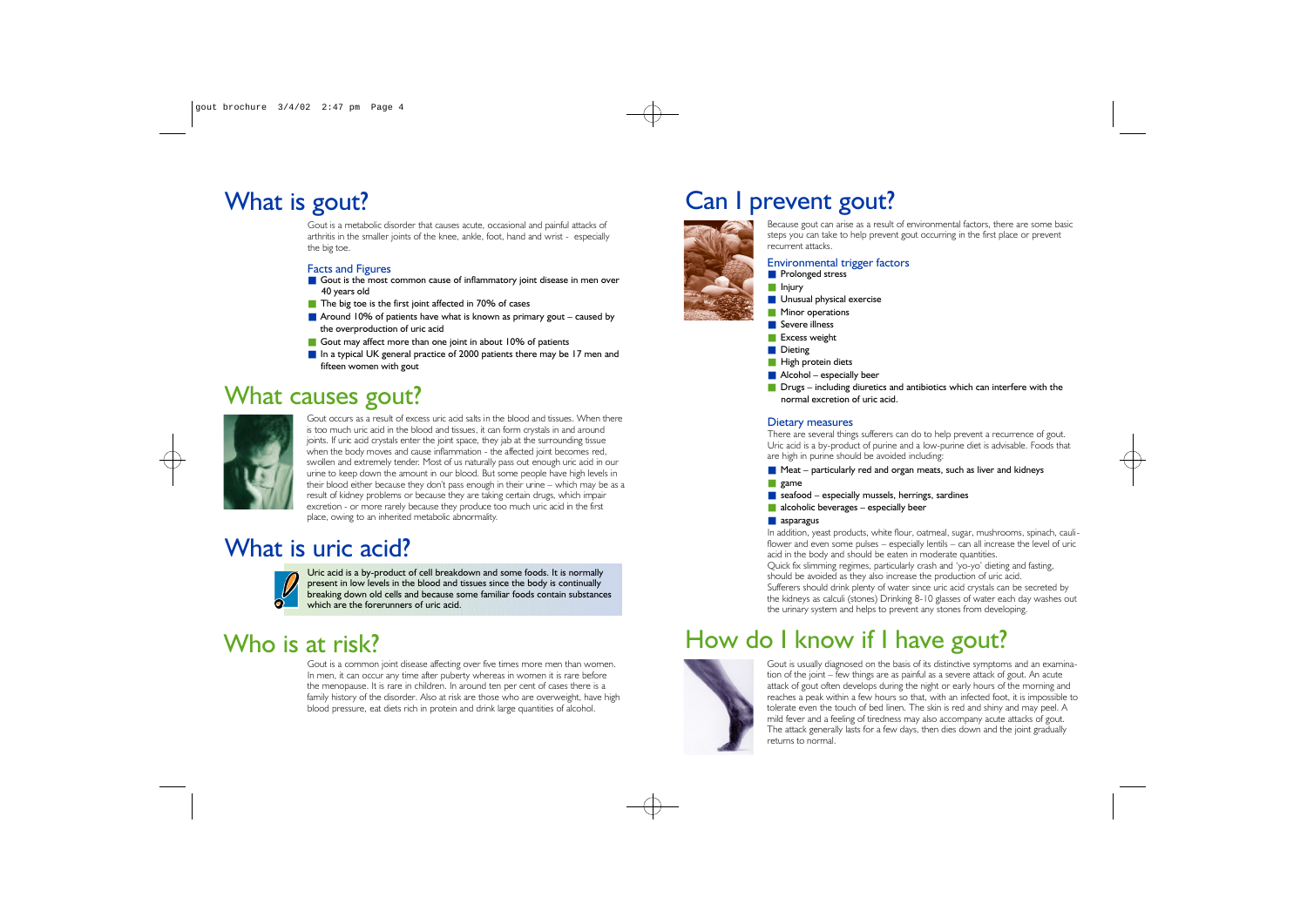### Will the doctor do any tests?

### How is gout treated?

# How the UK Gout Society can help you?

# How you can support UK Gout Society



Some people never experience another attack, but most have a second attack between six months and two years after the first. After the second attack, more joints may become involved and there may be constant pain due to damage to the joint from chronic inflammation.

A blood test may be performed to help clarify the diagnosis as a high level of uric acid suggests gout – however the level is often normal during an acute attack. Blood concentrations cannot therefore be relied upon to confirm or exclude gout. A better test that may be performed is the aspiration of the affected joint. Fluid from the joint space is aspirated (removed through a needle into a syringe) and examined under a special type of microscope that uses polarised light. The presence of needle-shaped, uric acid crystals confirms the diagnosis of gout.

The goals of treatment are threefold: The first step is to reduce the pain and inflammation of the acute attack, the second to prevent future attacks and the third to lower uric acid levels and so reverse the complications of joint and kidney damage.

### Step one – treatment of the acute attack

■ Uricosuric drugs, such as probenecid, lower the uric acid level in the blood by increasing the excretion of uric acid in the urine.

■ **Allopurinol**, a drug that blocks production of uric acid in the body, is especially helpful to people who have an abnormally high uric acid level and kidney stones or damage, although it has to be used with caution as it can have unwanted side effects.

The UK Gout Society raises awareness about the challenges of living with gout. It also provides educational materials for people with gout and their families. In time, once fundraising efforts have been established, the UK Gout Society will support scientific research into the causes, prevention and treatment of gout. For further information on the work of the Society, and information on gout, please contact: PO Box XX, 289–293 High Holborn, London WC1V 7HY or phone 0207 XXX XXXX.

During the actual attack, the most important thing to do is relieve pain by controlling the inflammation and immobilising the joint. Currently non-steroidal antiinflammatory drugs (NSAIDS) such as ibuprofen or indomethacin are used as firstline therapy and all are effective. NSAIDS with a short half-life, such as Indomethacin and Ibuprofen are most popular because of their rapid onset of action – although their use should be avoided in patients with a history of ulcers. Cox-2 selective inhibitors were designed specifically to be as effective but better tolerated. Colchicine therapy was the old treatment of choice and still has a part to play where NSAIDS are contraindicated, although it too may cause gastrointestinal side effects and has to be used carefully. If only one or two joints are affected and patients have multiple medical problems or are unable to take oral medications, a corticosteroid crystal suspension may be injected through a needle into the joint space in order to reduce inflammation.

■ Hold fundraising events - ever wanted to do anything adventurous? Parachute jumping, running the London marathon or running a local sports day. Well, now here's your chance to realise that dream and raise vital funds for gout research at the same time. We will be delighted to help you run an event of your own – giving you plenty of advice, ideas, and support.

■ Simply make a donation by completing the form below and choosing how you wish to pay. The UK Gout Society relies on the generosity of the general public to continue its vital work. With your help we can start to fund groundbreaking research into the causes, prevention and treatment of gout, whatever you decide to give – no matter how small – you will be helping to make a difference to the lives of people with gout. There are several ways you can make a donation to the UK Gout Society. Donate now by credit card, cheque, and charities aid foundation or by standing order. Or find out more about how you can donate through leaving a legacy or becoming a member of the UK Gout Society by phoning 0207 XXX XXXX



### Step two – preventing recurrences

Once the attack has passed, the next step is to prevent recurrences by addressing trigger factors that can be modified. Patients are advised to lose weight, drink plenty of fluids (at least eight glasses of liquids a day), avoid alcohol (especially beer) and eat smaller amounts of protein-rich and calorie-rich foods.



Finally, for some people – especially those who have repeated, severe attacks – long-term drug treatment to lower the level of uric acid in the blood can be started when symptoms of the attack have disappeared. This treatment is then continued between attacks and includes:

If you want to help us make a difference there are several ways you can get involved in the work of the UK Gout Society:

## Does gout recur? Step three – lowering uric acid levels